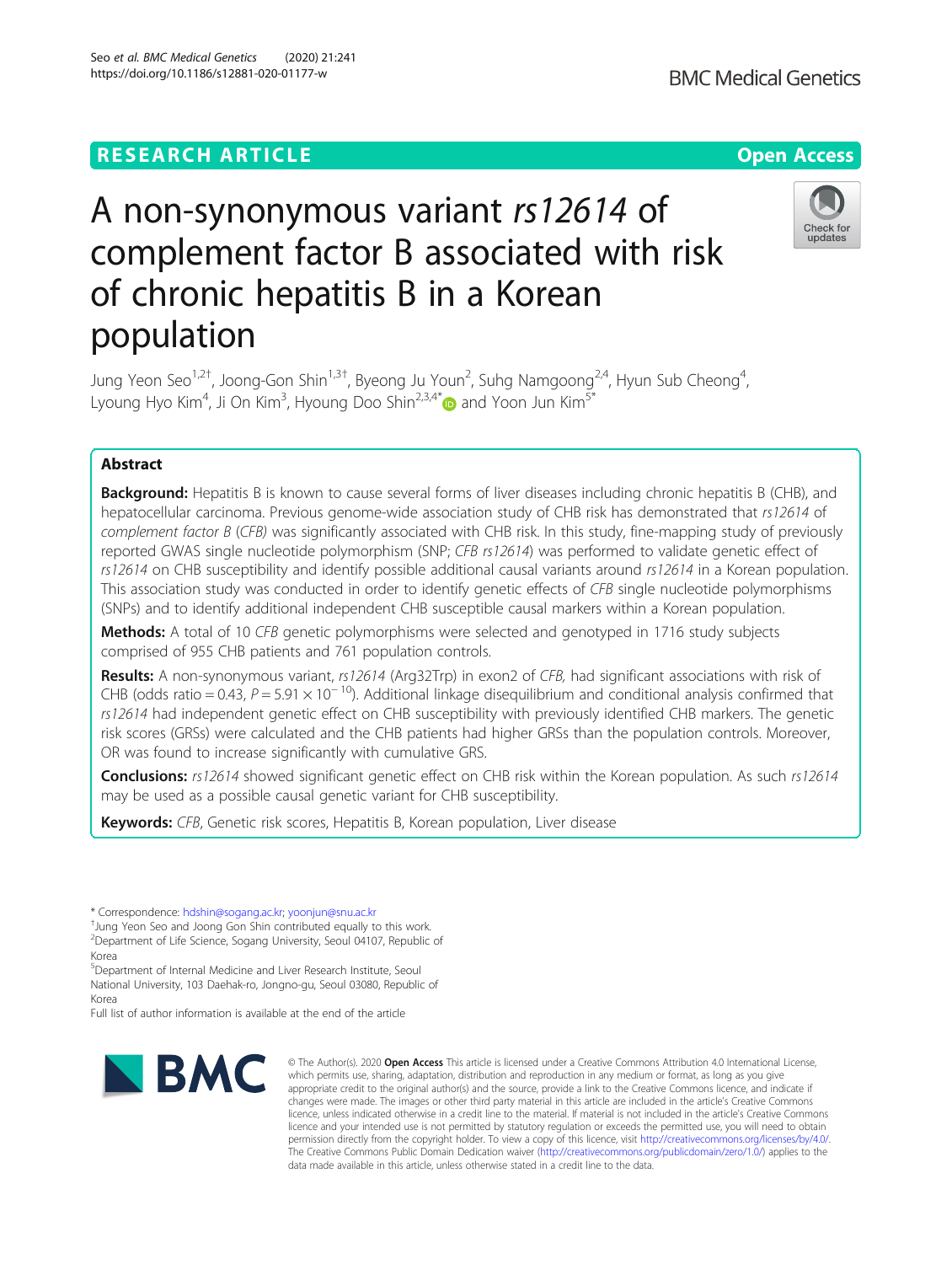## Background

Hepatitis B, caused by the hepatitis B virus (HBV) infection, is known to cause several liver diseases including chronic hepatitis B (CHB), cirrhosis, and hepatocellular carcinoma (HCC) [\[1](#page-7-0), [2\]](#page-7-0). According to the 2015 WHO report, HBV infection affects 3.5% of the world population (257 million individuals) and is especially prevalent in Asian populations [[3\]](#page-7-0). Several genome-wide association studies (GWASs) on CHB risk have been conducted on Asian populations and have found that CHB risk associated loci are typically located in human leukocyte antigen (HLA) regions, such as HLA-DP and HLA-DQ [[4](#page-7-0)–[7\]](#page-8-0), in Chinese, Japanese, and Korean populations. According to our previous GWASs, several genes in HLA regions, such as transcription factor 19 (TCF19), and valyl-tRNA synthetase 2 (VARS2)-surfactant associated 2 (SFTA2), euchromatin histone-lysinemethyltransferase 2 (EHMT2), showed significant genetic effects on CHB susceptibility in a Korean population [[5](#page-7-0)– [9\]](#page-8-0). Interestingly, genetic variants of CFB, found on the nearby gene of EHMT2, have strong association with CHB susceptibility in Chinese studies [\[10](#page-8-0)–[12\]](#page-8-0).

CFB located on HLA genomic region is essential for regulating T-cell mediated innate immunity in the complement system [[13](#page-8-0)–[15](#page-8-0)]. A number of studies have demonstrated that CFB genetic variants are also associated with several diseases related to innate immune responses, anterior uveitis and Vogt-Koyanagi-Harada disease [[16,](#page-8-0) [17\]](#page-8-0). This study conducted association analysis between CFB SNPs and CHB susceptibility to validate genetic effect of rs12614 and identify possible additional causal variants around rs12614 in a Korean population by fine-mapping of CFB region. Furthermore, the genetic risk scores (GRSs) of all known CHB risk makers were calculated to investigate the cumulative genetic effects of CHB susceptibility in individuals.

## Methods

## Study subjects

In this study, a total of 1716 subjects which were consist of 955 cases and 761 controls were recruited and investigated for identifying genetic effects on CHB. The 955 patients with CHB were obtained from the outpatient clinic of the Liver Unit and the Center for Health Promotion at Seoul National University Hospital, Ajou University Medical Center (Suwon, Korea), and Ulsan University Hospital (Ulsan, Korea). Among the CHB patients, 296 patients were also diagnosed with HCC. The 761 population controls (PCs) were provided by Korea BioBank, the Center for Genome Science, Korea Centers for Disease Control and Prevention, and the National Institute of Health. Seropositivity of the hepatitis B surface (HBsAg; Enzygnost® HBsAg 5.0; Dade Behring, Marburg, Germany) over a 6-month period was used for inclusion

criterion for diagnosing patients with chronic HBV infection (Supplementary Table [1\)](#page-7-0). The detailed experimental procedures for HBsAg detection using Enzyg-nost<sup>®</sup> HBsAg 5.0 Kit assay is described in elsewhere [\[18](#page-8-0)]. Diagnosis of HCC was based on imaging findings of nodules that were larger than 1 cm, showing intense arterial uptake, followed by washout of contrast in the venous-delayed phases, in a 4-phase multi-detector CT scan or dynamic contrast enhanced MRI and/or biopsy [[19\]](#page-8-0). Though individuals with HBsAg (−) and anti-HBc (+) (spontaneously cleared for viral infection) are the best disease controls, individuals with an unknown response to HBV infection were used as the population controls, and some of them still have a chance to CHB and/or HCC when exposed to HBV. The study protocol complied with the Declaration of Helsinki. The study was approved by the institutional review board of Seoul National University Hospital, Ajou University Medical Center, and Ulsan University Hospital. All the subjects participating in the study provided written informed consent.

## SNP genotyping

Following criteria were adopted for SNP selection: 1) Candidate SNPs of the genomic region around CFB (CFB gene with 2 kb upstream (to include promoter region) and 500 bp downstream regions; Chr6: 31,911,721- 31,920,361) were extracted from 1000 genomes Japanese and Han Chinese data, and minor allele frequency (MAF) and linkage disequilibrium (LD) status of the extracted SNPs were calculated. 2) Using NCBI dbSNP, investigate the functional location of the SNPs (upstream variant (2 kb), 5-prime UTR variant, missense, synonymous-codon, intron variant, downstream variant (500 bp), 3-prime UTR variant) extracted in 1). 3) Based on the 1) and 2), among the SNPs with high LD  $(r^2)$ 0.98), SNP with relatively frequent (MAF > 5%) and functional effect based on the position was selected. And promoter region and non-synonymous SNPs with low frequency ( $MAF \le 5\%$ ) are additionally selected. As results, 5 tagging SNPs (rs1048709, rs537160, rs541862, rs4151657 and rs2072633) were selected along with 5 non-synonymous SNPs (rs4151667, rs12614, rs641153, rs117314762 and rs45484591). A total of 10 SNPs were genotyped in 955 CHB patients and 761 healthy controls. Genotyping reactions were performed by using BioMark HD system (Fluidigm 192.24 SNPtype™, San Francisco, CA, USA). The primer pools were designed for Specific target amplifications, Allele-specific and Locus-specific primers to detect candidate SNPs, and all the primers for 10 investigated SNPs in this study were designed and provided by the manufacturer of Fluidigm system (Fluidigm Corp., San Francisco, CA, USA). The additional workflow was followed by the manufacturer's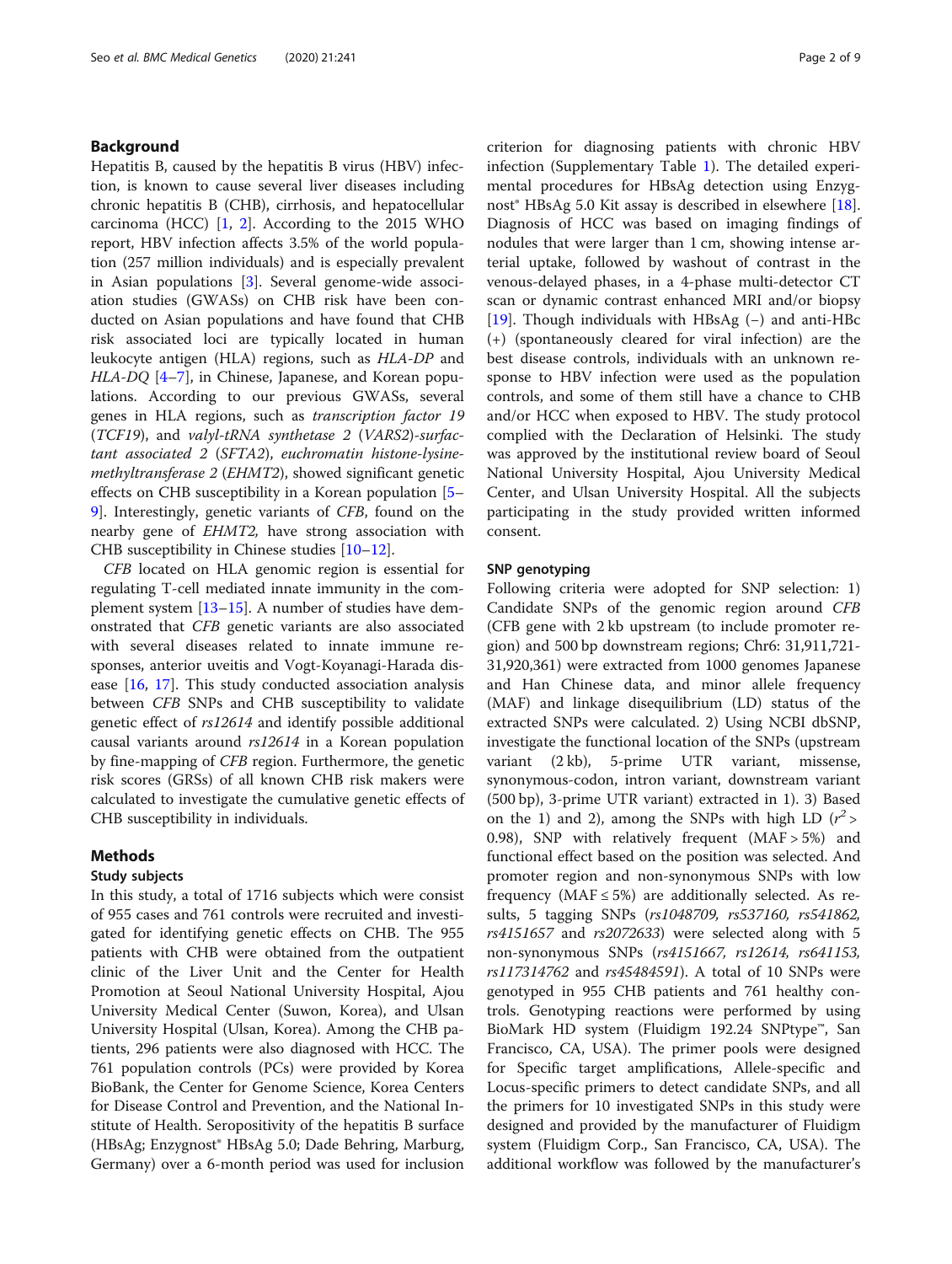instructions for using the Integrated IFC Controller RX, FC1 Cycler, and EP1 Reader. Signal intensities for genotyping calling were scanned using the EP1 data collection and SNP Genotyping analysis software (Fluidigm Corp., San Francisco, CA, USA). The locations of the investigated SNPs are shown in Supplementary Figure [1](#page-7-0)A.

### Statistical analysis

LD status of the investigated SNPs were calculated with examination of Lewontin's D' (|D'|) and the LD coefficient r2 between all pairs of bi-allelic loci using Haploview v4.2 (<http://www.broadinstitute.org/mpg/haploview>) [[20\]](#page-8-0). Comparison of genotype distributions, including MAF and Hardy-Weinberg Equilibrium (HWE), between CHB patients and controls and and calculating odds ratios (ORs), 95% confidence intervals, and corresponding P-values was carried out with a logistic regression model adjusted for age (continuous value) and sex (male = 0, female = 1) as covariates using SAS, version 9.4 (SAS Inc., Cary, NC, USA). In corrections for multiple comparisons, Bonferroni correction for multiple testing was applied. Conditional logistic regression analysis was performed to investigate whether the novel significant association signal of investigated SNP was independent or affected by previously known CHB markers. Allele test based on the allele distribution of each SNP was also performed to assess the detailed genetic effects. Ten previously reported CHB susceptible loci in a Korean population (rs9277535 of HLA-DPB1; rs3077 of HLA-DPA1; rs2856718 of HLA-DQB1; rs7453920 of HLA-DQB2; rs1419881 of TCF19; rs1265163 of OCT4; rs652888 and rs35875104 of EHMT2; rs9394021 and rs2517459 of VARS2-SFTA) [[5](#page-7-0)–[9\]](#page-8-0) were used for the conditional analysis and allele test. Based on the results from allele test, GRSs were calculated. The detailed calculation method for GRSs was described in elsewhere [\[18](#page-8-0)].

## Results

#### Genotyping of CFB genetic variants

A total of 10 CFB SNPs were selected and genotyped in 1716 Korean subjects, comprised of 955 CHB patients and 761 population controls (Supplementary Table [1](#page-7-0)). Patients were divided into two subgroups, 659 HCC (−) CHB cases and 296 HCC (+) CHB cases. A gene map and LD among investigated SNPs are shown in Supplementary Figure [1](#page-7-0)A and B. Detailed information on the investigated SNPs, such as chromosome, position, allele, genotype distribution, heterozygosity, and HWE P, are presented in Supplementary Table [2](#page-7-0).

## Association of CFB genetic polymorphisms with CHB risk

In order to investigate the association between CFB genetic polymorphisms and risk of CHB, logistic regression analysis under an additive model was conducted. Analysis results indicated that rs12614 was significantly associated with risk of CHB even after applying Bonferroni correction for multiple testing  $(OR = 0.43, P = 5.91 \times$  $10^{-10}$ ,  $P_{corr} = 2.36 \times 10^{-8}$ ; Table [1\)](#page-3-0). In order to validate the genetic effects of rs12614, association analysis was conducted using the training and test sets from the subjects in this study (Supplementary Table [3\)](#page-7-0). Additional subgroup analysis was performed to investigate the association between CFB SNPs and CHB-related HCC progression. Again, analysis results found that, rs12614 had significant associations with risk of CHB in both the HCC (-) CHB and the HCC (+) CHB subgroups ( $P =$  $6.60 \times 10^{-8}$  and  $3.10 \times 10^{-6}$ , respectively) even after Bonferroni correction was applied for multiple testing  $(P_{corr} = 2.64 \times 10^{-6}$  and  $1.24 \times 10^{-4}$ , respectively). However, rs12614 did not show significant genetic effect on CHB-related HCC progression  $(P > 0.05)$ .

#### Independent genetic effect of rs12614 on CHB risk

In order to understand the association between rs12614 and CHB risk, particularly with respect to independent genetic effect on CHB susceptibility, this study conducted LD calculations and conditional analysis on 10 previously identified CHB susceptibility markers (rs9277535 of HLA-DPB1; rs3077 of HLA-DPA1; rs2856718 of HLA-DQB1; rs7453920 of HLA-DQB2; rs1419881 of TCF19; rs1265163 of OCT4; rs652888 and rs35875104 of EHMT2; rs9394021 and rs2517459 of VARS2-SFTA). Supplementary Figure [2](#page-7-0) shows the LD plot of rs12614 and the 10 CHB susceptibility markers. The results show that CFB rs12614 did not display tight LDs with any known, nearby CHB-susceptible loci (pairwise  $r^2 \le 0.15$ ; Supplementary Figure [2\)](#page-7-0). In addition, when adjusting for previously identified CHB markers, rs12614 maintained significant association with CHB risk  $(P < 0.05$ ; Table [2\)](#page-4-0), indicating that  $rs12614$  had independent genetic effect on CHB susceptibility to previously identified CHB risk markers.

### Cumulative genetic effects of CHB susceptible loci

In order to examine the detailed genetic effects of all 11 CHB susceptible loci including rs12614 (rs12614 of CFB; rs9277535 of HLA-DPB1; rs3077 of HLA-DPA1; rs2856718 of HLA-DQB1; rs7453920 of HLA-DQB2; rs1419881 of TCF19; rs1265163 of OCT4; rs652888 and rs35875104 of EHMT2; rs9394021 and rs2517459 of VARS2-SFTA) in a Korean population, an allele test was conducted for each SNP. The GRSs of the genotypes were calculated using the ORs from allele test (Table [3\)](#page-5-0).

To elucidate the cumulative genetic effects of all 11 CHB loci in the study subjects, the cumulative GRSs were evaluated. The cumulative GRSs ranged from 5.24 (most protected group) to 17.38 (most susceptible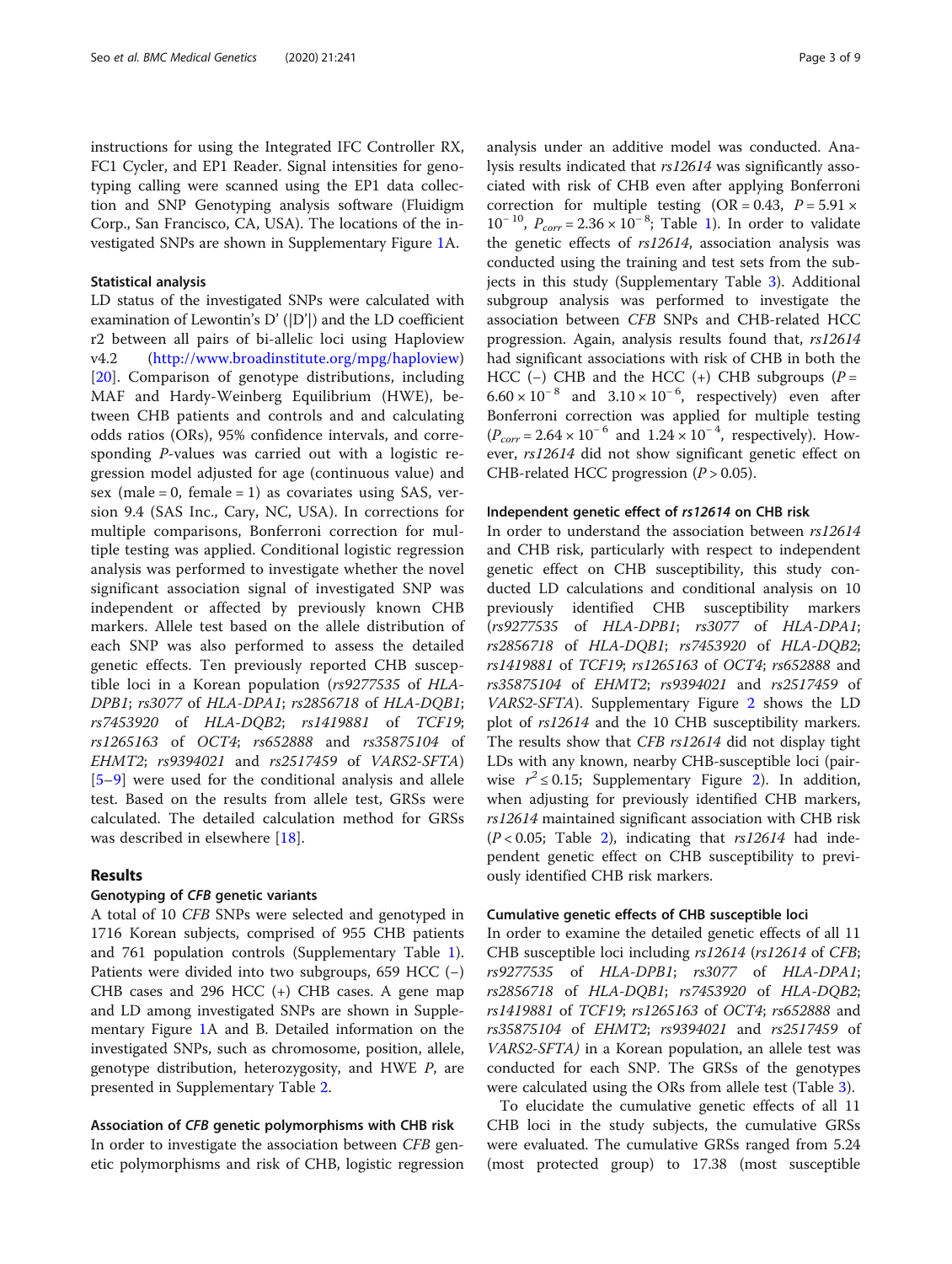| Marker      | <b>MAF</b>             |                              |                                       |                                    | <b>Comparing groups</b> |                            |                             |                                  |                            |                            |                            |                            |                           |                            |                            |      |
|-------------|------------------------|------------------------------|---------------------------------------|------------------------------------|-------------------------|----------------------------|-----------------------------|----------------------------------|----------------------------|----------------------------|----------------------------|----------------------------|---------------------------|----------------------------|----------------------------|------|
|             | <b>Total</b><br>$(n =$ | CHB                          |                                       |                                    | PC<br>$(n =$            | CHB vs. PC                 |                             | $HCC$ (-) vs. PC                 |                            |                            | $HCC (+) vs. PC$           |                            |                           | $HCC$ (-) vs.<br>$HCC (+)$ |                            |      |
|             | 1716)                  | All<br>CHB<br>$(n =$<br>955) | <b>HCC</b><br>$(-)$<br>$(n =$<br>659) | <b>HCC</b><br>$(+)$<br>$(n =$<br>f | 761)                    | OR<br>(95%<br>CI)          | p*                          | $***$<br>$P_{corr}$ <sup>*</sup> | OR<br>(95%<br>CI)          | p*                         | $***$<br>$P_{corr}$        | OR<br>(95%<br>CI)          | p*                        | $P_{corr}$                 | <b>OR</b><br>(95%<br>CI)   | p*   |
| rs4151667   | 0.018                  | 0.019                        | 0.018                                 |                                    | 0.022 0.016 1.23        | $(0.73 -$<br>2.08)         | 0.42                        | $\equiv$                         | 1.16<br>$(0.65 -$<br>2.06) | 0.61                       | $\equiv$                   | 1.41<br>$(0.70 -$<br>2.80) | 0.34                      | $\equiv$                   | 0.82<br>$(0.41 -$<br>1.63) | 0.58 |
| rs12614     | 0.078                  |                              |                                       | 0.053 0.054 0.048 0.112 0.43       |                         | $(0.33 -$<br>0.57)         | $5.91 \times$<br>$10^{-10}$ | $2.36 \times$<br>$10^{-8}$       | 0.45<br>$(0.33 -$<br>0.61) | $6.60 \times$<br>$10^{-8}$ | $2.64 \times$<br>$10^{-6}$ | 0.39<br>$(0.25 -$<br>0.60) | $3.10\times$<br>$10^{-6}$ | $1.24 \times$<br>$10^{-4}$ | 1.13<br>$(0.72 -$<br>1.78) | 0.58 |
| rs641153    | 0.082                  |                              |                                       | 0.083 0.086 0.076 0.080            |                         | 1.04<br>$(0.81 -$<br>1.33) | 0.74                        | $\equiv$                         | 1.08<br>$(0.83 -$<br>1.41) | 0.54                       |                            | 0.94<br>$(0.66 -$<br>1.34) | 0.75                      | $\equiv$                   | 1.14<br>$(0.80 -$<br>1.62) | 0.45 |
| rs117314762 | 0.015                  |                              |                                       | 0.013 0.014 0.010 0.018            |                         | 0.67<br>$(0.38 -$<br>1.17) | 0.16                        |                                  | 0.73<br>$(0.40 -$<br>1.34) | 0.31                       |                            | 0.54<br>$(0.22 -$<br>1.32) | 0.15                      |                            | 1.35<br>$(0.53 -$<br>3.45) | 0.51 |
| rs1048709   | 0.279                  | 0.269                        |                                       | 0.265 0.277 0.293                  |                         | 0.88<br>$(0.76 -$<br>1.02) | 0.11                        |                                  | 0.86<br>$(0.73 -$<br>1.02) | 0.09                       |                            | 0.92<br>$(0.74 -$<br>1.14) | 0.47                      |                            | 0.94<br>$(0.75 -$<br>1.16) | 0.58 |
| rs537160    | 0.333                  | 0.327                        |                                       | 0.322 0.340 0.341                  |                         | 0.93<br>$(0.81 -$<br>1.08) | 0.39                        |                                  | 0.91<br>$(0.77 -$<br>1.07) | 0.26                       |                            | 0.99<br>$(0.81 -$<br>1.21) | 0.95                      |                            | 0.91<br>$(0.74 -$<br>1.13) | 0.43 |
| rs541862    | 0.082                  |                              |                                       | 0.083 0.086 0.076 0.080            |                         | 1.04<br>$(0.81 -$<br>1.33) | 0.74                        |                                  | 1.08<br>$(0.83 -$<br>1.41) | 0.54                       |                            | 0.94<br>$(0.66 -$<br>1.34) | 0.75                      |                            | 1.14<br>$(0.80 -$<br>1.62) | 0.45 |
| rs4151657   | 0.323                  |                              | 0.335 0.341 0.321                     |                                    | 0.307 1.13              | $(0.98 -$<br>1.30)         | 0.09                        |                                  | 1.16<br>$(0.99 -$<br>1.36) | 0.06                       |                            | 1.06<br>$(0.86 -$<br>1.30) | 0.55                      |                            | 1.09<br>$(0.88 -$<br>1.34) | 0.40 |
| rs45484591  | 0.001                  |                              |                                       | 0.001 0.002 0.000 0.001            |                         | 0.79<br>$(0.11 -$<br>5.66  | 0.82                        |                                  | 1.15<br>$(0.16 -$<br>8.22) | 0.89                       |                            |                            |                           |                            |                            |      |
| rs2072633   | 0.477                  |                              |                                       | 0.468 0.467 0.471 0.488 0.92       |                         | $(0.80 -$<br>1.05)         | 0.25                        |                                  | 0.91<br>$(0.79 -$<br>1.06) | 0.26                       |                            | 0.93<br>$(0.77 -$<br>1.13) | 0.50                      |                            | 0.98<br>$(0.80 -$<br>1.19  | 0.85 |

<span id="page-3-0"></span>Table 1 Association of CFB genetic polymorphisms with the risk of CHB and HCC

Significant associations are shown in bold face ( $P < 0.05$ )

 $MAF$  minor allele frequency, CHB chronic hepatitis B, HCC hepatocellular carcinoma, OR odds ratio, CI confidence interval  $*$  P-value of logistic regression analysis under additive model by adjusting for sex and age as co

\*\*P-value after Bonferroni correction for multiple testing

group), and CHB patients showed significantly higher cumulative GRSs than did the healthy control subjects (Supplementary Table [4](#page-7-0) and Fig. [1](#page-6-0)a). It was found that as cumulative GRSs increased, ORs significantly increased as well. In particular, individuals with GRSs of less than 7 showed an OR of 0.17 ( $log_{10}$  OR = − 0.77), while individuals with GRSs of over 14 showed an OR of 3.42 ( $log_{10}$  $log_{10}$  $log_{10}$  OR = 0.53) (Fig. 1b).

## **Discussion**

Hepatitis B, an infectious disease with a high rate of incidence in Asian populations [[1\]](#page-7-0), is a major cause of CHB, liver failure, liver cirrhosis, and HCC development, diseases which often result in death [\[21](#page-8-0), [22\]](#page-8-0). Although the mechanisms underlying the different clinical results of HBV infection have not been fully understood, previous studies have linked a diverse range of factors such as viral strain, gender, age of infection, host immune system, and genetic information of the host, with risk of CHB [\[23](#page-8-0)]. When viral infection occurs, several immunerelated genes are activated, leading to disease outbreak. According to a GWAS conducted on a Chinese population, a CFB genetic variant had significant association with risk of CHB [[10\]](#page-8-0). In this study, we aimed to 1) validation of GWAS association signal SNP (CFB rs12614) on CHB susceptibility in a Korean population, and 2) identification of possible additional causal variants around GWAS association signal SNP on CHB susceptibility in a Korean population by fine-mapping of CFB region.

The complement system is composed of over 30 plasma proteins and is activated by microbes or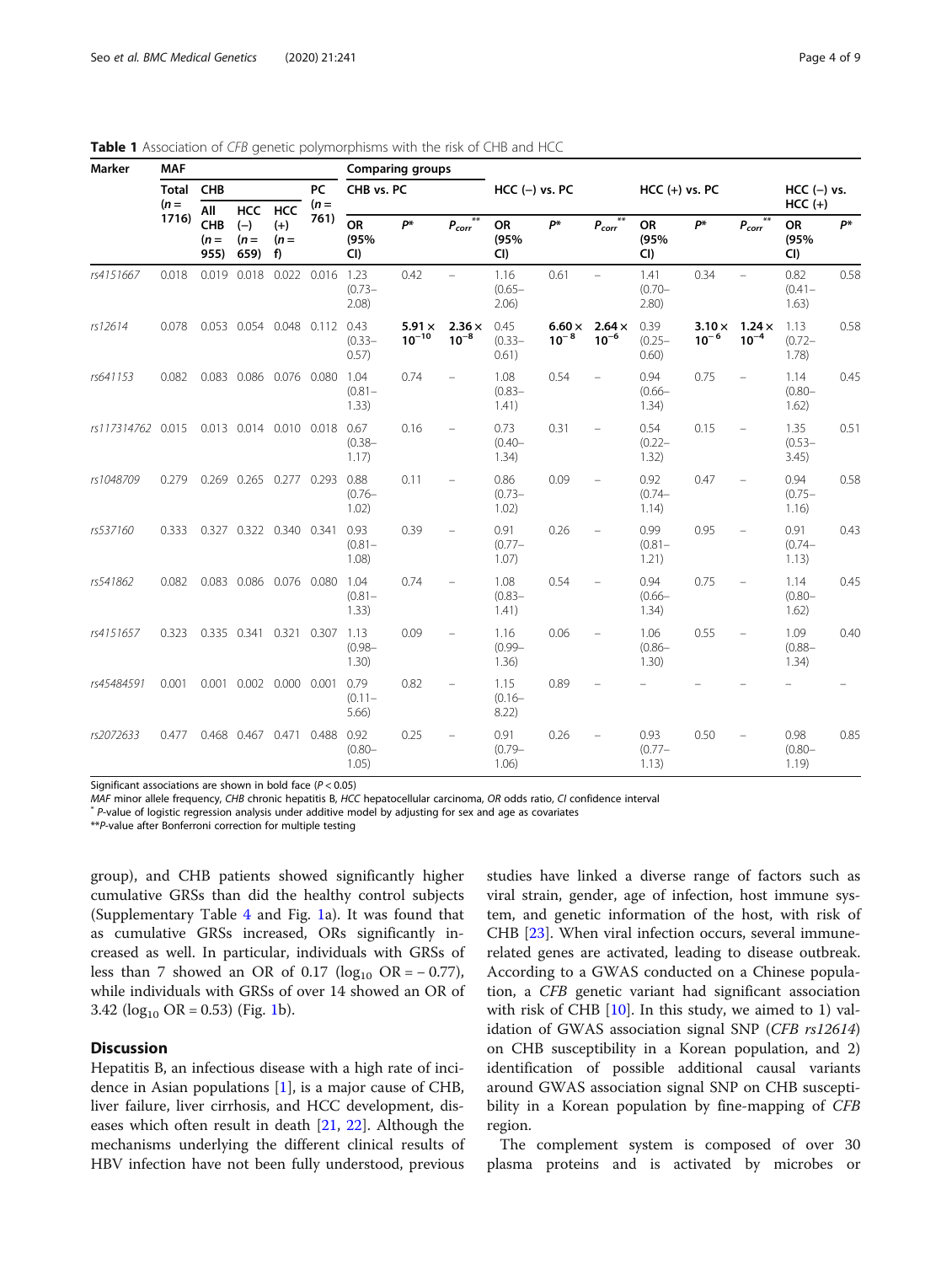| $\frac{1}{2}$        |  |
|----------------------|--|
|                      |  |
|                      |  |
| $\frac{1}{2}$<br>J   |  |
|                      |  |
| j                    |  |
|                      |  |
|                      |  |
|                      |  |
|                      |  |
|                      |  |
| $\ddot{\phantom{a}}$ |  |
|                      |  |
|                      |  |
|                      |  |
|                      |  |
|                      |  |
|                      |  |
|                      |  |
|                      |  |
|                      |  |
|                      |  |
|                      |  |
|                      |  |
|                      |  |
|                      |  |
|                      |  |
|                      |  |
|                      |  |
|                      |  |
|                      |  |
| $\frac{1}{2}$        |  |
|                      |  |
|                      |  |
|                      |  |
|                      |  |
| כ<br>גו              |  |
|                      |  |
|                      |  |
| $\frac{1}{2}$<br>į   |  |
|                      |  |
|                      |  |
| í                    |  |
|                      |  |

|  | Vlarker Allele OR (95% CI) P-value* | Conditional P-value by                                                                                                                                                                                                                                        |  |                                  |      |       |                                                                                                       |                      |
|--|-------------------------------------|---------------------------------------------------------------------------------------------------------------------------------------------------------------------------------------------------------------------------------------------------------------|--|----------------------------------|------|-------|-------------------------------------------------------------------------------------------------------|----------------------|
|  |                                     | <b>IRd-D-R1</b>                                                                                                                                                                                                                                               |  | HLA-DPA1 HLA-DQB1 HLA-DQB2 TCF19 | OCT4 | EHMT2 | EHMT2                                                                                                 | ARS2-SFTA VARS2-SFTA |
|  |                                     |                                                                                                                                                                                                                                                               |  |                                  |      |       | **624777535*** rs267778*** rs388278** rs1479887*** rs1265163** rs552888** rs35751041921*** rs2517459* |                      |
|  |                                     | $\frac{1}{2512614}$ (0.42 (0.31~0.56) 5.91 x 10 <sup>-6</sup> 5.94 x 10 <sup>-6</sup> 3.52 x 10 <sup>-6</sup> 4.46 x 10 <sup>-6</sup> 4.73 x 10 <sup>-8</sup> 5.87 x 10 <sup>-8</sup> 7.80 x 10 <sup>-7</sup> 9.29 x 10 <sup>-7</sup> 5.29 x 10 <sup>-7</sup> |  |                                  |      |       |                                                                                                       |                      |
|  |                                     |                                                                                                                                                                                                                                                               |  |                                  |      |       |                                                                                                       |                      |

Significant associations are shown in bold face (P < 0.05)

OR odds ratio, CI confidence interval

Significant associations are shown in bold face  $(P < 0.05)$ <br>OR odds ratio, CI confidence interval<br>\*P-value of logistic regression analysis by adjusting for sex and age as covariates<br>\*\*Previously identified CHB marker \*P-value of logistic regression analysis by adjusting for sex and age as covariates \*\*Previously identified CHB marker

<span id="page-4-0"></span>Seo et al. BMC Medical Genetics (2020) 21:241 and the set of 9 and the set of 9 and the Page 5 of 9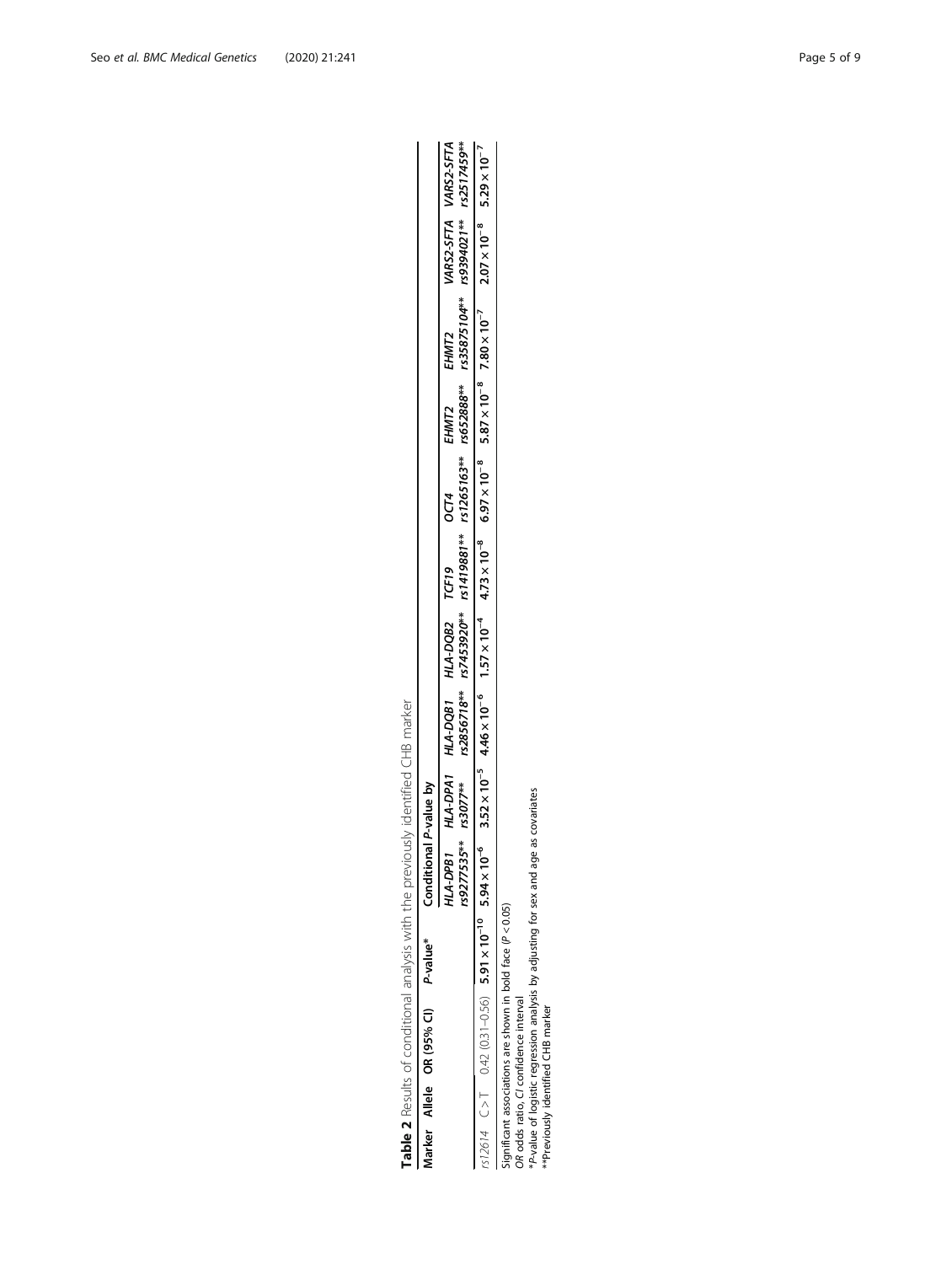| Gene/Marker                       | Genotype distribution |                | Allele test         |                        |                        |              |
|-----------------------------------|-----------------------|----------------|---------------------|------------------------|------------------------|--------------|
|                                   | $CHB (n = 955)$       | $PC (n = 761)$ | Allele <sup>a</sup> | OR (95% CI)            | P-value                |              |
| CFB/rs12614                       | CC(829)               | CC(550)        | $\subset$           | $\mathbf{1}$           |                        | $\mathbf{1}$ |
|                                   | CT(91)                | CT(142)        | Τ                   | $0.44(0.33 - 0.57)$    | $6.46 \times 10^{-10}$ | 0.44         |
|                                   | TT(3)                 | TT(7)          |                     |                        |                        | 0.22         |
| HLA-DPB1/rs9277535 <sup>c</sup>   | GG(420)               | GG(184)        | G                   | $\mathbf{1}$           |                        | $\mathbf{1}$ |
|                                   | GA(428)               | GA(384)        | Α                   | $0.49(0.43 - 0.56)$    | $9.47 \times 10^{-24}$ | 0.49         |
|                                   | AA(107)               | AA(193)        |                     |                        |                        | 0.25         |
| HLA-DPA1/rs3077 <sup>C</sup>      | GG(489)               | GG(221)        | G                   | $\mathbf{1}$           |                        | $\mathbf{1}$ |
|                                   | GA(382)               | GA(385)        | Α                   | $0.48(0.41 - 0.55)$    | $1.84 \times 10^{-24}$ | 0.48         |
|                                   | AA(84)                | AA(155)        |                     |                        |                        | 0.24         |
| HLA-DQB1/rs2856718 <sup>C</sup>   | CC(226)               | CC(263)        | C                   | $\mathbf{1}$           |                        | $\mathbf{1}$ |
|                                   | CT(418)               | CT(373)        | Τ                   | $1.72(1.50-1.97)$      | $3.10 \times 10^{-15}$ | 1.72         |
|                                   | TT(311)               | TT(125)        |                     |                        |                        | 3.44         |
| HLA-DQB2/rs7453920 <sup>€</sup>   | GG(743)               | GG(461)        | G                   | $\mathbf{1}$           |                        | $\mathbf{1}$ |
|                                   | GA(196)               | GA(275)        | А                   | $0.49(0.41 - 0.60)$    | $1.07 \times 10^{-13}$ | 0.49         |
|                                   | AA(16)                | AA(25)         |                     |                        |                        | 0.25         |
| TCF19/rs1419881 <sup>c</sup>      | TT(419)               | TT(270)        | T.                  | $\mathbf{1}$           |                        | $\mathbf{1}$ |
|                                   | TC(424)               | TC(361)        | C                   | $0.74(0.64 - 0.85)$    | $3.46 \times 10^{-5}$  | 0.74         |
|                                   | CC(112)               | CC(130)        |                     |                        |                        | 0.37         |
| EHMT2/rs652888 <sup>C</sup>       | TT(610)               | TT(565)        | Τ                   | $\mathbf{1}$           |                        | $\mathbf{1}$ |
|                                   | TC(300)               | TC(188)        | $\subset$           | $1.65(1.37-1.99)$      | $5.14 \times 10^{-8}$  | 1.65         |
|                                   | CC(45)                | CC(8)          |                     |                        |                        | 3.3          |
| OCT4/rs1265163 <sup>c</sup>       | GG(401)               | GG(392)        | G                   | $\mathbf{1}$           |                        | $\mathbf{1}$ |
|                                   | GC(439)               | GC(299)        | C                   | $1.32(1.14 - 1.53)$    | $1.36 \times 10^{-4}$  | 1.32         |
|                                   | CC(114)               | CC(70)         |                     |                        |                        | 2.64         |
| EHMT2/rs35875104 <sup>c</sup>     | TT(878)               | TT(650)        | Τ                   | $\mathbf{1}$           |                        | $\mathbf{1}$ |
|                                   | TC(75)                | TC(108)        | $\subset$           | $0.53(0.39 - 0.71)$    | $2.42 \times 10^{-5}$  | 0.53         |
|                                   | CC(2)                 | CC(3)          |                     |                        |                        | 0.27         |
| VARS2-SFTA/rs9394021 <sup>c</sup> | AA(303)               | AA(189)        | Α                   | $\mathbf{1}$           |                        | $\mathbf{1}$ |
|                                   | AG(471)               | AG(368)        | G                   | $0.73$ $(0.64 - 0.84)$ | $1.10 \times 10^{-5}$  | 0.73         |
|                                   | GG(177)               | GG(203)        |                     |                        |                        | 0.37         |
| VARS2-SFTA/rs2517459C             | GG(809)               | GG(560)        | G                   | 1                      |                        | $\mathbf{1}$ |
|                                   | GA(139)               | GA(193)        | Α                   | $0.53(0.43 - 0.67)$    | $3.71 \times 10^{-8}$  | 0.53         |
|                                   | AA(6)                 | AA(8)          |                     |                        |                        | 0.27         |

<span id="page-5-0"></span>

| Table 3 Determination of Genetic Risk Score based on Allele test of CHB susceptible loci |  |  |
|------------------------------------------------------------------------------------------|--|--|
|------------------------------------------------------------------------------------------|--|--|

Significant associations are shown in bold face  $(P < 0.05)$ 

CHB chronic hepatitis B, PC population control, OR odds ratio, CI confidence interval, GRS genetic risk score

<sup>a</sup>Major and minor alleles were determined in all study subjects

<sup>b</sup>GRS was calculated by multiplying the number of minor alleles by effect size (OR) of the SNP

<sup>c</sup>Previously identified CHB marker in Korean population

antibodies which attached to microbes or other antigens [[24,](#page-8-0) [25\]](#page-8-0). This system is an innate immune system that helps operate rapid responses against pathogenic invasions by opsonizing or recruiting inflammatory cells or pathogen lysis [[26\]](#page-8-0). The complement activations occur through three pathways: the classical pathway, the lectin pathway and the alternative pathway. These pathways are worked through a cascade of enzymes reaction [[25](#page-8-0), [27\]](#page-8-0). CFB is essential to activate the complement system, particularly the alternative pathway that is against microbe invasion which includes viruses [\[28\]](#page-8-0).

Previous Chinese studies have identified CFB genetic variants which have genetic effect on CHB risk. The most significant association was identified at rs12614 of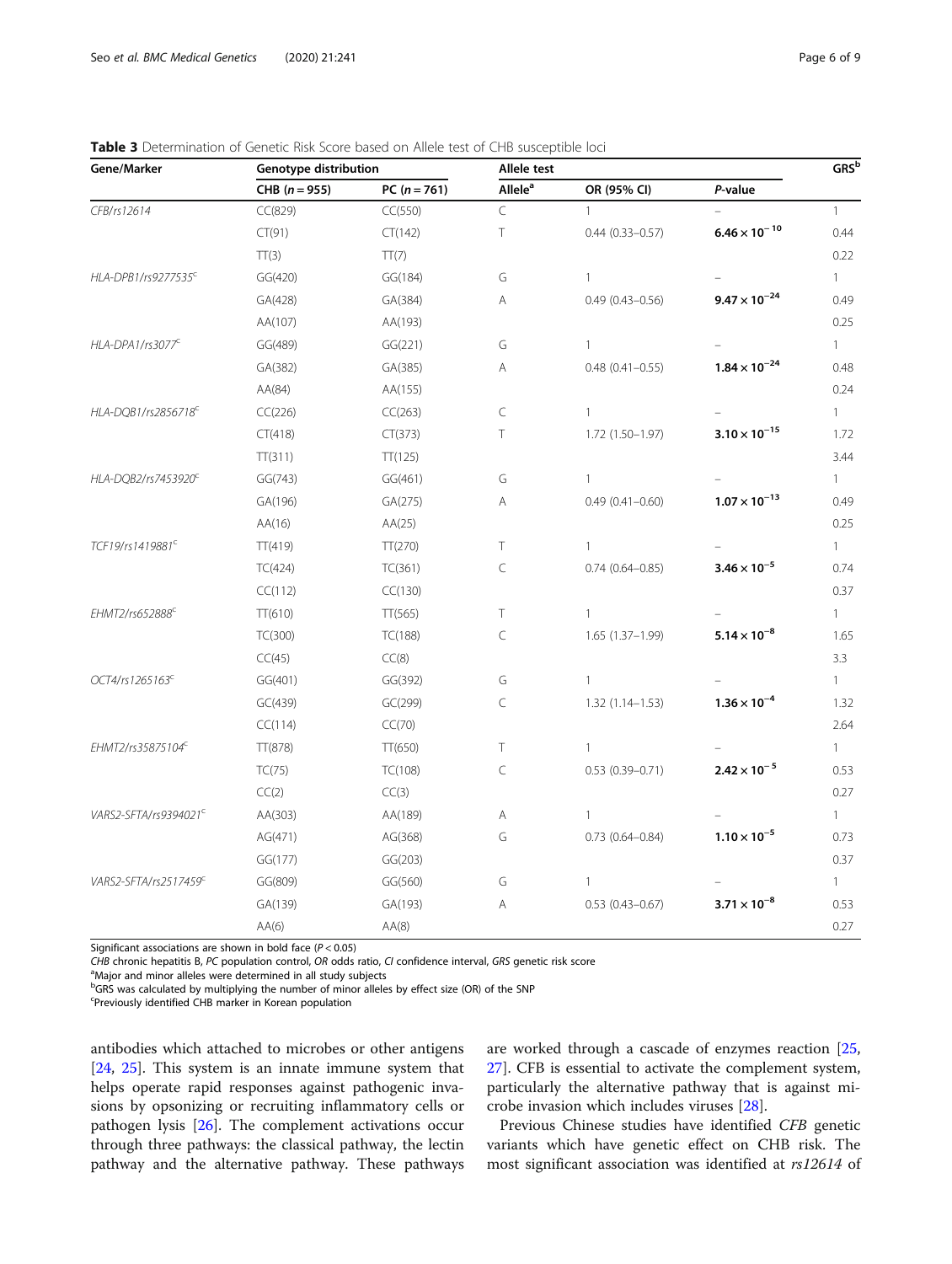<span id="page-6-0"></span>

*CFB* ( $P = 1.28 \times 10^{-34}$  -  $4.0 \times 10^{-3}$ ) [\[10](#page-8-0), [11](#page-8-0)]. In this study, rs12614 showed the same direction of genetic effect as found in previous Chinese studies. In order to validate the associations, we have conducted the validation analysis of CFB genetic variant, rs12614, using random sampling of the training and test sets from the subjects. As result, all training sets showed significant results and although not all test sets showed significant results due to small sample sizes in test sets, the trends of effects were the same directions (Supplementary Table [3\)](#page-7-0). Moreover, CFB rs12614 was significantly associated with risk of CHB in the HCC ( $-$ ) CHB and the HCC ( $+$ ) CHB groups  $(P = 6.60 \times 10^{-8}$  and  $3.10 \times 10^{-6}$ , respectively). However, there was no significant genetic effect on CHB-related HCC progression. Additionally, the  $rs12614$  C > TT allele was more frequently observed in the PC group than the CHB patients with a significance ( $OR = 0.43$ ,  $P_{\text{corr}} = 2.36 \times 10^{-8}$ ). Considering that individuals with the non-synonymous variant (rs12614 T allele) had significantly higher CFB expression than those with the rs12614 C allele in the Chinese study, it can be seen that the rs12614 may affect immune response by influencing the complement system when viral infection occurs [\[10](#page-8-0)].

The rs12614 which is located on coding region of CFB, C to T allele change causes the amino acid change, arginine to tryptophan. To predict the effects of the rs12614 amino acid change, we conducted in silico analysis using the PolyPhen-2 program ([http://genetics.bwh.](http://genetics.bwh.harvard.edu/pph2/index.shtml) [harvard.edu/pph2/index.shtml](http://genetics.bwh.harvard.edu/pph2/index.shtml)) [\[29\]](#page-8-0). The results demonstrated that this amino acid change is predicted to be probably damaging that means this substitution might be damaging with high confidence (Supplementary Figure [3A](#page-7-0), [[29](#page-8-0)]). Amino acid alignment from the program, arginine at position 32 is highly conserved among species (Supplementary Figure [3](#page-7-0)B). Additionally, protein

structure prediction was performed using CFSSP: Chou & Fasman Secondary Structure Prediction Server [\(http://](http://www.biogem.org/tool/chou-fasman/index.php) [www.biogem.org/tool/chou-fasman/index.php\)](http://www.biogem.org/tool/chou-fasman/index.php) [\[30](#page-8-0)]. Changes in protein secondary structure of rs12614 region, from coil structure to helix structure, by amino acid change from arginine to tryptophan were predicted. (Supplementary Figure [4\)](#page-7-0). Protein function is closely related to the structure so that amino acids residue substitution can modify functional sites or protein interactions. And also disease-causing substitutions are more likely to occur at positions that is conserved throughout evolution [\[31](#page-8-0)], the rs12614 C to T allele substitution may affect CFB functions. Because the alternative pathway is important to against pathogen invasion, an amino acid change in CFB important in the alternative pathway may affect the immune system to against hepatitis B virus invasion.

Some individuals are more susceptible to diseases while others are less susceptible. Identification of the genetic background is key to understand differences in individuals' disease susceptibility, and that can potentially lead to the targeting of preventive measures at those who are at greatest risk [\[32](#page-8-0)]. The results of the conditional analysis conducted on the 10 previously identified markers indicated that rs12614 can be used as a novel causal variant of CHB susceptibility. To elucidate its cumulative genetic effects, we used odd ratios of rs12614 and previously identified 10 CHB markers. Consequently, CHB group showed higher GRSs than the PC group and the higher genetic risk scores range indicated higher odds ratios. These implies CHB patients are more likely to have higher scores than controls.

There is a sampling limitation in this study. While the ideal subjects for the control groups would be the people who are HBsAg (−) and anti-HBc (+) (spontaneously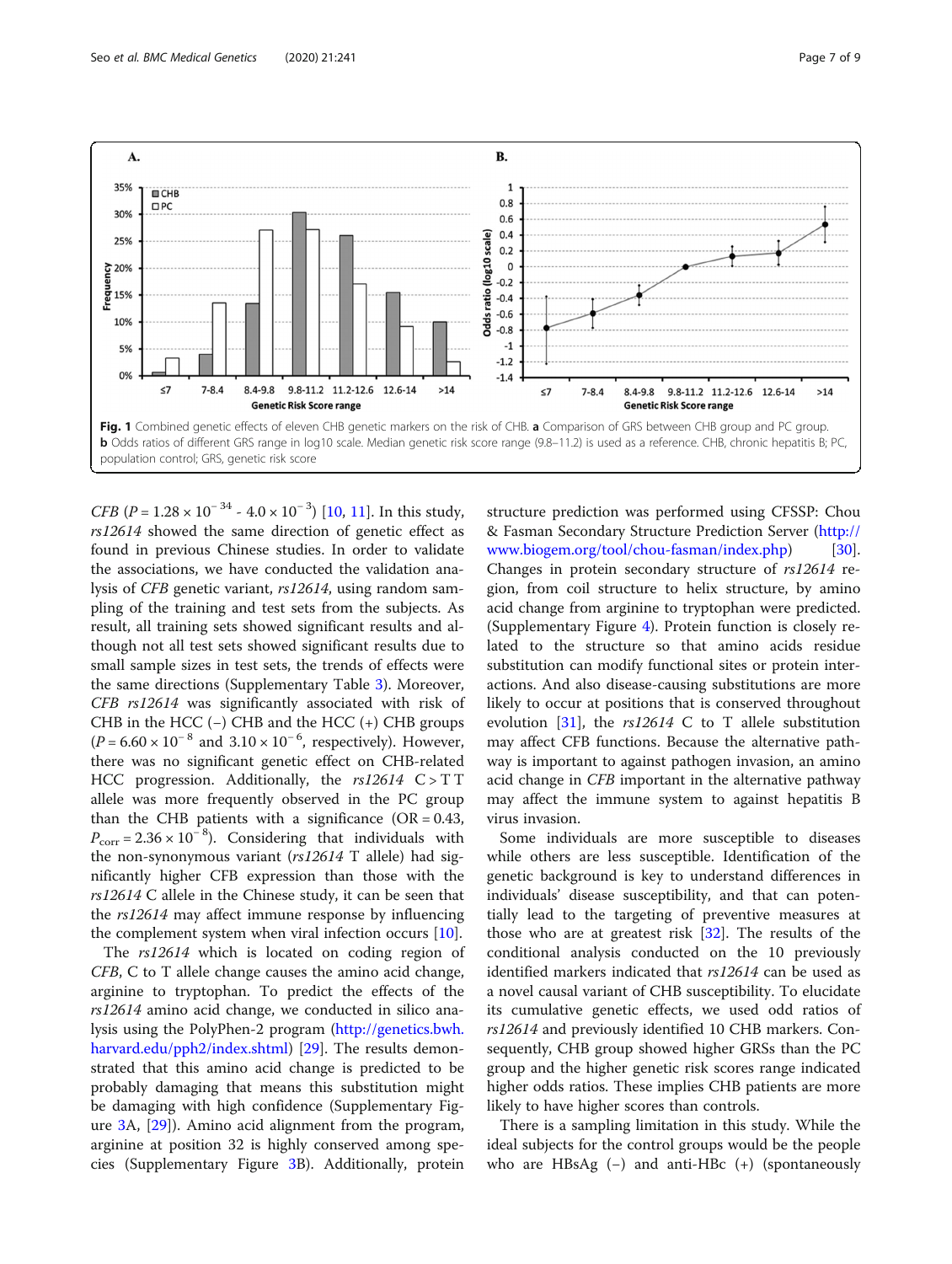<span id="page-7-0"></span>cleared), we used population controls with unknown responses to HBV infection. And some individuals in the control group still have a chance of progression to CHB when exposed to HBV. Although using the population controls in a case-control study may reduce statistical power, it is useful when it is difficult to obtain a sufficient number of disease controls.

## Conclusions

A non-synonymous variant, rs12614 (Arg32Trp) of CFB was found to have significant associations with risk of CHB in a Korean population. Moreover, genetic effect of rs12614 on CHB risk was independent of all known CHB risk loci, and rs12614 can be used as possible causal variant of CHB susceptibility. Therefore, the results from this study may help in understanding and predicting genetic susceptibility to CHB in a Korean population.

## Supplementary Information

The online version contains supplementary material available at [https://doi.](https://doi.org/10.1186/s12881-020-01177-w) [org/10.1186/s12881-020-01177-w](https://doi.org/10.1186/s12881-020-01177-w).

Additional file 1: Supplementary Figure 1. Gene map and LD plot of CFB.  $\mathbf{A}$ . Gene map of CFB (complement factor B) on chromosome 6p21.33 (6 kb). Black blocks mean coding exons, and white blocks mean 5′ and 3′ UTRs. B. Linkage disequilibrium (LD) plot of CFB polymorphisms. Numbers in color boxes indicate  $|D|$  values.

Additional file 2: Supplementary Figure 2. LD plot of rs12614 and previously identified 10 CHB markers. LD plot of CFB rs12614 and previously identified 10 CHB susceptibility markers. Numbers in black and white boxes indicate  $r^2$  values. LD structure was constructed by Haploview software.

Additional file 3: Supplementary Figure 3. In silico analysis of CFB rs12614. A. To predict amino acid change (Arg32Trp) in CFB rs12614 affects protein function, HumDiv model analysis was conducted using PolyPhen-2 v2.2.2r398. Arg32Trp mutation is predicted to be probably damaging with a score of 0.985 ([http://genetics.bwh.harvard.edu/pph2/](http://genetics.bwh.harvard.edu/pph2/index.shtml) [index.shtml](http://genetics.bwh.harvard.edu/pph2/index.shtml)). B. Amino acids sequence alignment about diverse species of CFB rs12614 was conducted using PolyPhen-2 v2.2.2r398 according to UniProtKB/UniRef100 (<http://genetics.bwh.harvard.edu/pph2/index.shtml>). Shown are 75 amino acids surrounding the mutation position (marked with a black box).

Additional file 4: Supplementary Figure 4. Secondary structure prediction of CFB. To predict protein secondary structure when CFB allele change, CFSSP: Chou & Fasman Secondary Structure Prediction Server (<http://www.biogem.org/tool/chou-fasman/index.php>) was used. (A) Secondary structure of  $\tilde{C}$  allele (arginine) and (B)  $T$  allele (tryptophan) in CFB rs12614. H, E, T, and C indicate helix structure, sheet structure, turn and coil structure, respectively.

Additional file 5: Supplementary Table 1. Characteristics of study subjects.

Additional file 6: Supplementary Table 2. Genotype distribution of investigated CFB genetic polymorphisms among subjects investigated in this study.

Additional file 7: Supplementary Table 3. Association analysis of rs12614 using the Training and Test sets.

Additional file 8: Supplementary Table 4. Combined genetic effects of eleven CHB susceptible loci.

#### Abbreviations

CHB: Chronic hepatitis B; CFB: Complement factor B; SNP: Single nucleotide polymorphism; GRSs: Genetic risk scores; HBV: Hepatitis B virus;

HCC: Hepatocellular carcinoma; GWASs: Genome-wide association studies; HLA: Human leukocyte antigen; TCF19: Transcription factor 19; VARS2- SFTA2: Valyl-tRNA synthetase 2-surfactant associated 2; EHMT2: Euchromatin histone-lysine-methyltransferase 2; PC: Population control; MAF: Minor allele frequency; LD: Linkage disequilibrium; HWE: Hardy-Weinberg Equilibrium; ORs: Odds ratios

#### Acknowledgements

The authors would like to thank to the patients and their families.

#### Authors' contributions

Conceptualization: HDS, YJK; methodology: HDS, YJK; investigation: JYS, JGS; formal analysis: JYS, JGS, BJY, SN, HSC, LHK, JOK; drafting of the manuscript: JYS, JGS; reviewing and editing the manuscript: BJY, HDS, YJK; all authors read and approved the final version of the manuscript.

#### Funding

This research was supported by Basic Science Research Program through the National Research Foundation of Korea (NRF) funded by the Ministry of Education (Grant No. 2017R1D1A1B03030763), the Ministry of Education, Science and Technology (NRF-2015R1A2A1A15053987), and grants from the Korea Health Technology R&D Project through the Korea Health Industry Development Institute (KHIDI) funded by the Ministry of Health & Welfare, Republic of Korea (Grant No. HI16C1074) and Yuhan Corporation (Grant No. 800–20170050).

#### Availability of data and materials

All statistic data generated or analyzed during this study are included in this published article and its supplementary information files.

#### Ethics approval and consent to participate

The study was approved by the institutional review board of Seoul National University Hospital, Ajou University Medical Center, and Ulsan University Hospital and performed in accordance with the principles expressed in the Declaration of Helsinki. All the subjects participating in the study provided written informed consent.

#### Consent for publication

Not applicable.

#### Competing interests

The authors declare that they have no competing interests.

#### Author details

<sup>1</sup> Current address: Department of Core Technology, R&D Center, LG Household & Healthcare (LG H&H), Seoul 07795, South Korea. <sup>2</sup>Department of Life Science, Sogang University, Seoul 04107, Republic of Korea. <sup>3</sup>Research Institute for Basic Science, Sogang University, Seoul 04107, Republic of Korea. 4 Department of Genetic Epidemiology, SNP Genetics Inc., Seoul 04107, Republic of Korea. <sup>5</sup>Department of Internal Medicine and Liver Research Institute, Seoul National University, 103 Daehak-ro, Jongno-gu, Seoul 03080, Republic of Korea.

## Received: 24 July 2020 Accepted: 23 November 2020 Published online: 17 December 2020

#### **References**

- 1. Gish RG, Given BD, Lai CL, Locarnini SA, Lau JY, Lewis DL, Schluep T. Chronic hepatitis B: virology, natural history, current management and a glimpse at future opportunities. Antivir Res. 2015;121:47–58.
- 2. Korean Association for the Study of the Liver (KASL): KASL clinical practice guidelines: management of chronic hepatitis B. Clin Mol Hepatol. 2016;22(1): 18–75.
- 3. Zhu RX, Seto WK, Lai CL, Yuen MF. Epidemiology of hepatocellular carcinoma in the Asia-Pacific region. Gut Liver. 2016;10(3):332–9.
- 4. Nishida N, Sawai H, Matsuura K, Sugiyama M, Ahn SH, Park JY, Hige S, Kang JH, Suzuki K, Kurosaki M, et al. Genome-wide association study confirming association of HLA-DP with protection against chronic hepatitis B and viral clearance in Japanese and Korean. PLoS One. 2012;7(6):e39175.
- 5. Kim YJ, Kim HY, Lee JH, Yu SJ, Yoon JH, Lee HS, Kim CY, Cheong JY, Cho SW, Park NH, et al. A genome-wide association study identified new variants